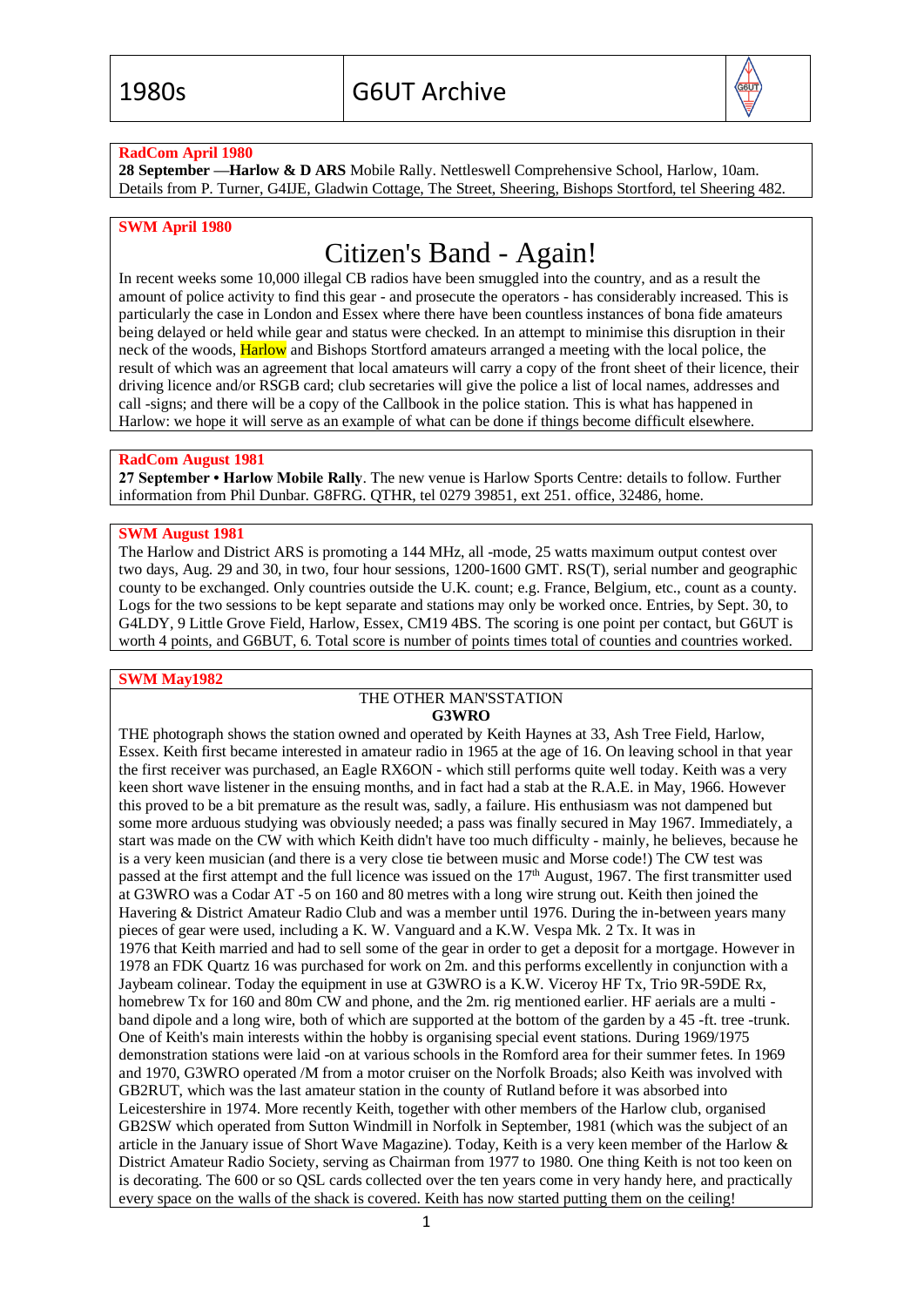$\sqrt{\frac{1}{96}}$ 



#### **SWM May1982**

Harlow seem to be having the most successful time ever, on Tuesday evenings at the Old Barn, First Avenue, Harlow, and we hear that they are putting on a very good programme of events.

#### **SWM July 1982**

#### THE OTHER MAN'S STATION **G3WUX**

THE photograph shows Terry Robinson at his station G3WUX, located at 266 Rivermill, Harlow, Essex. Terry first became interested in amateur radio in 1964 whilst still at school. An 'apprenticeship' was spent for two years as an SW L, the R.A.E. being taken and passed in May, 1966; as Terry is blind, the exam was taken orally. CW was grasped with no difficulty whatsoever and G3WUX was issued on 13<sup>th</sup> September, 1967. Initially Terry used his school's station equipment, which consisted of a K.W. Vanguard transmitter, Eddystone 888A receiver and G8KW trip dipole; this was at the Worcester College for the Blind. AM was then the prime interest, but Terry gradually trained himself as a very proficient CW operator and it is here that he excels - reading 40 w.p.m. and sending 30 w.p.m. on a bug key. In 1970 G3 WUX went to the University of Manchester Institute of Science and Technology, and graduated in 1973 with a B.Sc. in Electronics. Whilst there, he was a keen member of the UMIST Radio Society, G3CXX. Terry moved to Harlow in 1973 but was QRT until the autumn of 1980 when the present gear was obtained. This consists of a Ten-Tec Omni '13' for 160-10 metres, Trio TS -700 to drive a 70cm. transverter, and an Icom IC -202S for 2m; aerials are a 46 – element multibeam, delta loop for HF and a half -wave vertical for 10m. All logging, of course, is done in Braille. G3WUX served as chairman of the Harlow & District Amateur Radio Society from 1975 to 1977, and is a very avid supporter of club activities including contests. Terry does not allow his disability to hamper his enthusiasm for amateur radio, or indeed other pursuits: he's a dab hand at homemade beer and wine, does plenty of walking and is very keen on music. This summer he is planning a DX-pedition to Foula, one of the Shetland Islands.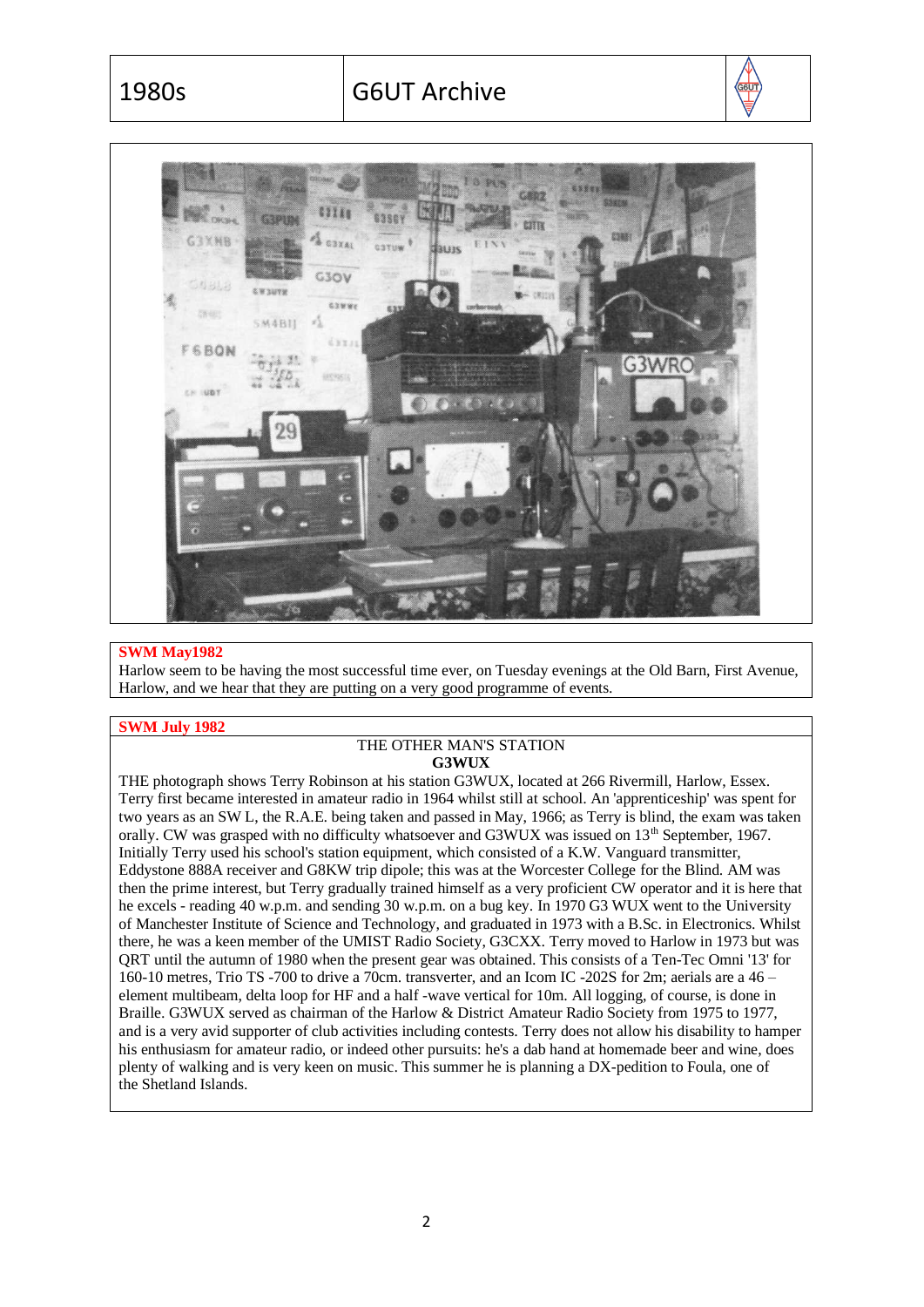# 1980s G6UT Archive





#### **SWM November 1982**

**Names and Addresses of Club Secretaries reporting in this issue:** HARLOW: Miss P. Mann, G4KVR, 23 School Green Lane, North Weald, Essex.

**Amateur Radio February 1983** SECONDHAND EQUIPMENT GUIDE by Hugh Allison G3XSE



# **PW June 1983**

**Tail Piece** 

Fifty years ago on September 25 the first 56MHz field day took place and the stations concerned were G6UT located near Loughton, Essex, G6CL in Hertfordshire, G6YK on the roof of the GEC works at Hammersmith and G2NH at New Maiden, Surrey.

#### **RadCom July 1983**

Harlow (H&DRS) -Tuesdays. 7.30pm. Mark Hall Barn, First Avenue. Details from Cilla Mann, G4KVR, co Mark Hall Barn, First Avenue. Harlow.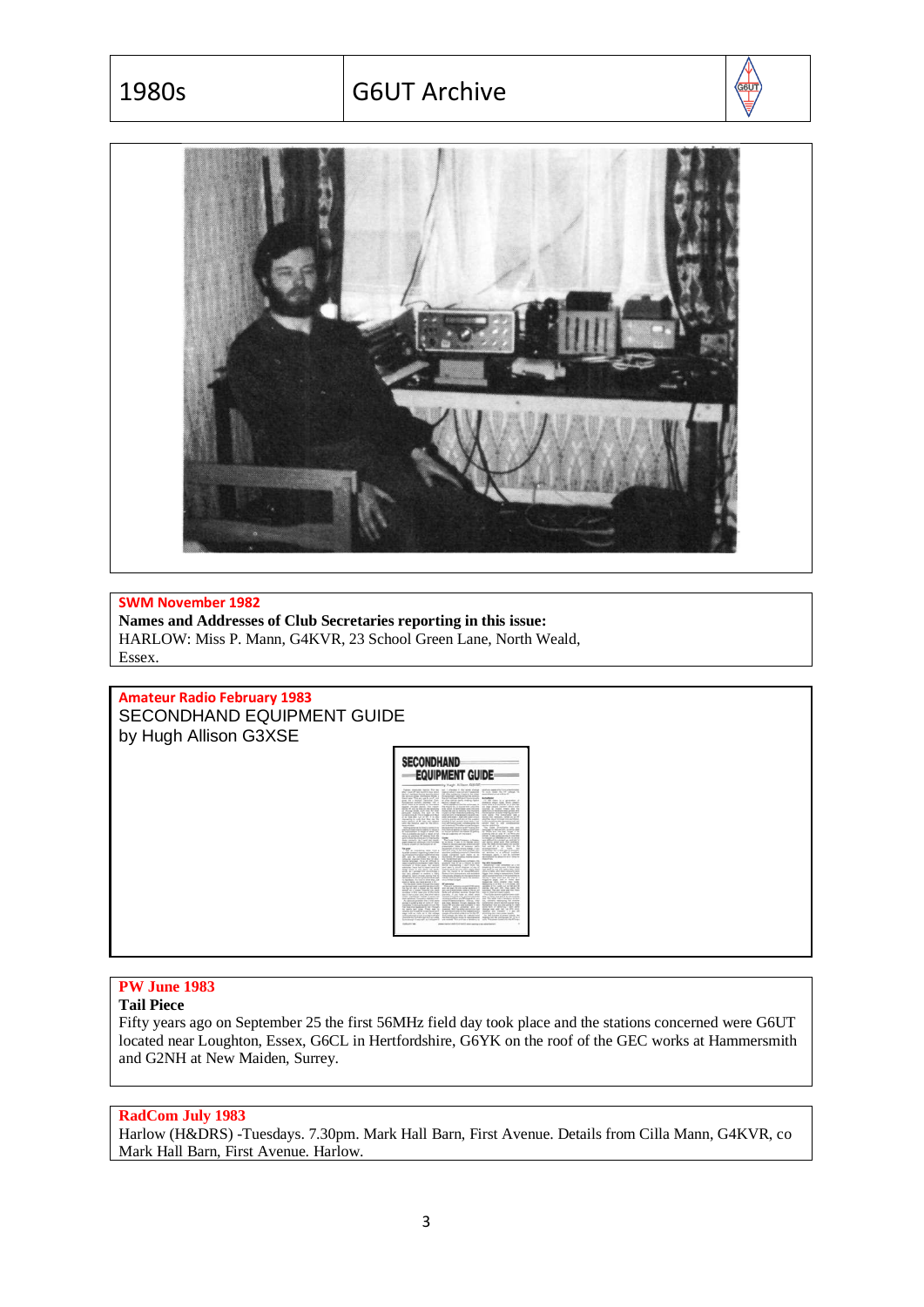# 1980s G6UT Archive





contest manager for the NFD effort by the Harlow & District ARS station G6UT this year. Continuing<br>to the right we find son Keith<br>Maton G6NHU, Dave Wilkins<br>G6DMF and Les Adams G4KUI, and the station rig. Unfortunately all was lost when the hired generator threw in its hand

**Amateur Radio September 1983** SECOND HAND PRICES by Hugh Allison G3XSE

| The large commention is first investigations and<br>variants man of the testing' model<br>call be exciting drively direct a spin system<br>to provide requires the boys<br>The plat intraction that it is in a polymer in-<br>for on page 10, and wasn't? It accepts<br>that the provider street was her at the                                                                                                                                                                                                                                                                                                                                                                                                                                                                                                                                                                                                                                                                                                                                                                                                                                                                                                                                                                                                                                                                                                                                                                                                                                                                                                                                                                                                                                                                                                            | <b>Nacional Bandise</b>                                                                                                                                                                                                                                                                                                                                                                                                                                                                                                                                                                                                                                                                                                                                                                                                                                                                                                                                                                                                                                                                                                                                                                                                                                                                                                                                                                                                                                                                                                                                                                                                                                                                                         |                                                                                                                                                                                                                                                                                                                                                                                                                                                                                                                                                                                                                                                                                                                                                                                                                                                                                                                                                                                                                                                                                                                                                                                                                                                                                                                                                                                                                                                                                                                                                                                                                                                                                                                                                                                                                                                  |
|----------------------------------------------------------------------------------------------------------------------------------------------------------------------------------------------------------------------------------------------------------------------------------------------------------------------------------------------------------------------------------------------------------------------------------------------------------------------------------------------------------------------------------------------------------------------------------------------------------------------------------------------------------------------------------------------------------------------------------------------------------------------------------------------------------------------------------------------------------------------------------------------------------------------------------------------------------------------------------------------------------------------------------------------------------------------------------------------------------------------------------------------------------------------------------------------------------------------------------------------------------------------------------------------------------------------------------------------------------------------------------------------------------------------------------------------------------------------------------------------------------------------------------------------------------------------------------------------------------------------------------------------------------------------------------------------------------------------------------------------------------------------------------------------------------------------------|-----------------------------------------------------------------------------------------------------------------------------------------------------------------------------------------------------------------------------------------------------------------------------------------------------------------------------------------------------------------------------------------------------------------------------------------------------------------------------------------------------------------------------------------------------------------------------------------------------------------------------------------------------------------------------------------------------------------------------------------------------------------------------------------------------------------------------------------------------------------------------------------------------------------------------------------------------------------------------------------------------------------------------------------------------------------------------------------------------------------------------------------------------------------------------------------------------------------------------------------------------------------------------------------------------------------------------------------------------------------------------------------------------------------------------------------------------------------------------------------------------------------------------------------------------------------------------------------------------------------------------------------------------------------------------------------------------------------|--------------------------------------------------------------------------------------------------------------------------------------------------------------------------------------------------------------------------------------------------------------------------------------------------------------------------------------------------------------------------------------------------------------------------------------------------------------------------------------------------------------------------------------------------------------------------------------------------------------------------------------------------------------------------------------------------------------------------------------------------------------------------------------------------------------------------------------------------------------------------------------------------------------------------------------------------------------------------------------------------------------------------------------------------------------------------------------------------------------------------------------------------------------------------------------------------------------------------------------------------------------------------------------------------------------------------------------------------------------------------------------------------------------------------------------------------------------------------------------------------------------------------------------------------------------------------------------------------------------------------------------------------------------------------------------------------------------------------------------------------------------------------------------------------------------------------------------------------|
| produce. At the model can find that them are<br>Send to a four-sam foundly of all you must be<br>Toyot detail would hand prices. This and                                                                                                                                                                                                                                                                                                                                                                                                                                                                                                                                                                                                                                                                                                                                                                                                                                                                                                                                                                                                                                                                                                                                                                                                                                                                                                                                                                                                                                                                                                                                                                                                                                                                                  |                                                                                                                                                                                                                                                                                                                                                                                                                                                                                                                                                                                                                                                                                                                                                                                                                                                                                                                                                                                                                                                                                                                                                                                                                                                                                                                                                                                                                                                                                                                                                                                                                                                                                                                 | One                                                                                                                                                                                                                                                                                                                                                                                                                                                                                                                                                                                                                                                                                                                                                                                                                                                                                                                                                                                                                                                                                                                                                                                                                                                                                                                                                                                                                                                                                                                                                                                                                                                                                                                                                                                                                                              |
| of the sense is in provinci you today.<br>buying a Nagarah mulk took of land<br>ABE 1211/7 to 420 and inding them<br>cross-law site in \$10, a whip car.<br>ABE 123.07 to 605 is a year or move-                                                                                                                                                                                                                                                                                                                                                                                                                                                                                                                                                                                                                                                                                                                                                                                                                                                                                                                                                                                                                                                                                                                                                                                                                                                                                                                                                                                                                                                                                                                                                                                                                           | titled owner                                                                                                                                                                                                                                                                                                                                                                                                                                                                                                                                                                                                                                                                                                                                                                                                                                                                                                                                                                                                                                                                                                                                                                                                                                                                                                                                                                                                                                                                                                                                                                                                                                                                                                    | \$0.000 miles and full percing history                                                                                                                                                                                                                                                                                                                                                                                                                                                                                                                                                                                                                                                                                                                                                                                                                                                                                                                                                                                                                                                                                                                                                                                                                                                                                                                                                                                                                                                                                                                                                                                                                                                                                                                                                                                                           |
| ind for, an our own file.<br><b>HALLIES</b><br>higher lease could sale must accuracy.<br>While and Benne of they cannoted at-                                                                                                                                                                                                                                                                                                                                                                                                                                                                                                                                                                                                                                                                                                                                                                                                                                                                                                                                                                                                                                                                                                                                                                                                                                                                                                                                                                                                                                                                                                                                                                                                                                                                                              | from case? He, parhers not, but there are                                                                                                                                                                                                                                                                                                                                                                                                                                                                                                                                                                                                                                                                                                                                                                                                                                                                                                                                                                                                                                                                                                                                                                                                                                                                                                                                                                                                                                                                                                                                                                                                                                                                       | assess burgains to be picked up in the<br>world of secondhand radiu equipment.                                                                                                                                                                                                                                                                                                                                                                                                                                                                                                                                                                                                                                                                                                                                                                                                                                                                                                                                                                                                                                                                                                                                                                                                                                                                                                                                                                                                                                                                                                                                                                                                                                                                                                                                                                   |
| radia indica seller nea hone doders, or<br>perced logic) apply. Scan dealers, or the<br>Bing-pairline and<br>The sales<br>Second are an inguired by tasks childs                                                                                                                                                                                                                                                                                                                                                                                                                                                                                                                                                                                                                                                                                                                                                                                                                                                                                                                                                                                                                                                                                                                                                                                                                                                                                                                                                                                                                                                                                                                                                                                                                                                           | It's knowing when, where and what to<br>faste that matters, ones Hugh Atliano.<br>03835                                                                                                                                                                                                                                                                                                                                                                                                                                                                                                                                                                                                                                                                                                                                                                                                                                                                                                                                                                                                                                                                                                                                                                                                                                                                                                                                                                                                                                                                                                                                                                                                                         |                                                                                                                                                                                                                                                                                                                                                                                                                                                                                                                                                                                                                                                                                                                                                                                                                                                                                                                                                                                                                                                                                                                                                                                                                                                                                                                                                                                                                                                                                                                                                                                                                                                                                                                                                                                                                                                  |
| Severalized Art 125, and a lot of the<br>record are autoback purcher as Business<br>Companies, Narial in Sup-<br>and the board a 1400 Commission basis.<br>and alle by this fords. If you are<br>indutedly company for scald is over<br>cannot with crossoft to franzation, meaningfu-<br>with the same studing gage after sold. But<br>truck if you couldn't find a continuation<br>and the advice given in these columns will<br>leasing point too certa one its<br>adds for a given selected<br>The is the annual school of the<br>adas, traditionals have the baseback-<br>the west home figure. In the Hashing<br>who the top funday is francollect the<br>collabo add sadio statestics of a sour-<br>rigillo superinters in the tergestics, and<br>hope at the arestor and cades it com-<br>men insalar<br>THE BARGAIN OF 1983.<br>Without dealer for most loads<br>studed to behave at most seller the non-<br>need by the Fox Forderschutz. You<br>retailed from dead his seasone for<br>who dated covery the long his the<br>derives our a barandise. He offer a<br>seators. This hand down pushally for<br>shout free states of the rolling or situat-<br>Fift a pair. In lampely of this year the<br>Aura 1994 Standed & Roomerly of<br>oth of rewaitin artes. You only<br>bould 250 months harmedon and<br>teachers by \$1795. A good percentage<br>of these profession is given condition, and<br>erator harder-science. Formula<br>the literature dependence in the PET level<br>as the risk is undertailly to an out-for<br>that anothers homing is in the Fact-<br>and the potterry beautifulne of the RF<br>three room does adjust to share or<br>Viron. Flees the the costal doce ?<br>lets you slight finals on \$5, but 5 going<br>ter and continue is beg a said.<br>goingly up the out you have just | localit infalse will an the original<br>key mulant as i met. You as he<br>ant way or Those caused mellouse and<br>the go more detailed to<br>As I and shows the MT Manuscripts<br>during on road discuss becomes directed. An<br>massive in some, 410 to 410 to that for a<br>teater-operationalism controlly see-<br>for one have been not.<br>m<br>temporary could all the same of shown<br>the move criter but some to be slightly<br>graces, and from a go for couplin 2.5.<br>Ford him the may be used dealer up<br>allow you by the assaults with . Statement<br>included at hi \$1.00 rate and<br>Thing could are doubling to said. The<br>Pat charges got normals \$5, or if and<br>high a complete and less used on the<br>hassing previous. Non-CIF to a good<br>also. Last year put wealt have seen<br>117 hr at reclinded per school<br>bettering and we oberger. The section<br>allow artist close a good that a historical<br>By Scal / Bood signals, & Flor Be KY.<br>43 by the custod and 30g top a PP-2<br>Secretary alleven class of allers, of the stations.<br>executive is our back a mothercard free<br>FBI to stat a constant matter<br>bettered), and wells for a<br>creator of of achievings, with<br>charges, see \$932, of marked<br><b><i><u>Statement</u></i></b><br>THE RALLIES SO FAR<br>Lock on such acking from out<br>Buy marillo dog - hands from her what<br>started a polic. On an act of<br>fundation TV catarin in the Oring<br>antifico a Kill Aads. They need any-<br>los able fa na restaurate to trans-<br>in value can gold him. What's prison<br>Art count M.A. base for of tales<br>at a name call<br>. Next into and the concentria a cars.<br>alternative field | Audio house car at 1981, the<br>given in the property and the result of the<br>10 mile in make monet and staff at<br>lattice sizest and, he 125 seventees<br>The speed of selects a broad account<br>times you dance a car balloty in<br>moning, world you fuders 15 to 20.<br>smoot, Engines to Volvie PRIZ<br>the stude int management as the dist.<br>The Original Missourist Avenue Fairly<br>mates. The experient of the radio half<br>now is a more and of the substance with<br>the alle centers or shares discussionisms<br>specific advance to their prices traking the<br>motest. Fruits or the paragogenesian<br>in the talk on, who cannot in, which case<br>bandy - one probe too lap on the filler<br>As an addy time Nicarabad basism of<br>the 1983 with primar, band are risen<br>Broadly of hasting trees your post on in-<br>cally think an almost as all by Ballat.<br>bet out. Look 19: Hayna 416.<br>Senting IA, Ashda Gaecca Women<br>Record & N. Thomselv Av Rick<br>WIT am his sue seem not \$100 by<br>1994 for the face door<br>The Maddeler rolls is the wells in-<br>mond ody I less at hit a good our<br>line by his 10 publ courbox from<br>portifica produced more apod baracters.<br>perhoders a Hallmarken Mich by a<br>from: This expert ringing taxs including<br>with all diese an linches of the doctor<br>To an the financial machak with that<br>showand to congly soil (cost) art it com-<br>the blanchy. As extent the particular set our<br>grading 1.50 or that a Houston Shit 1 at<br>225 was a good top, he taken our<br>Higger Ala 1528 net to the bat-<br>The Bondy American Fish raise Flod-<br>sketti diameter allumetri keche<br>to contacted by the sering business<br>ballie. Hut deal's training how was<br>tion stredies of close his subject. Here<br>gesteels guide tunnel also exists. |

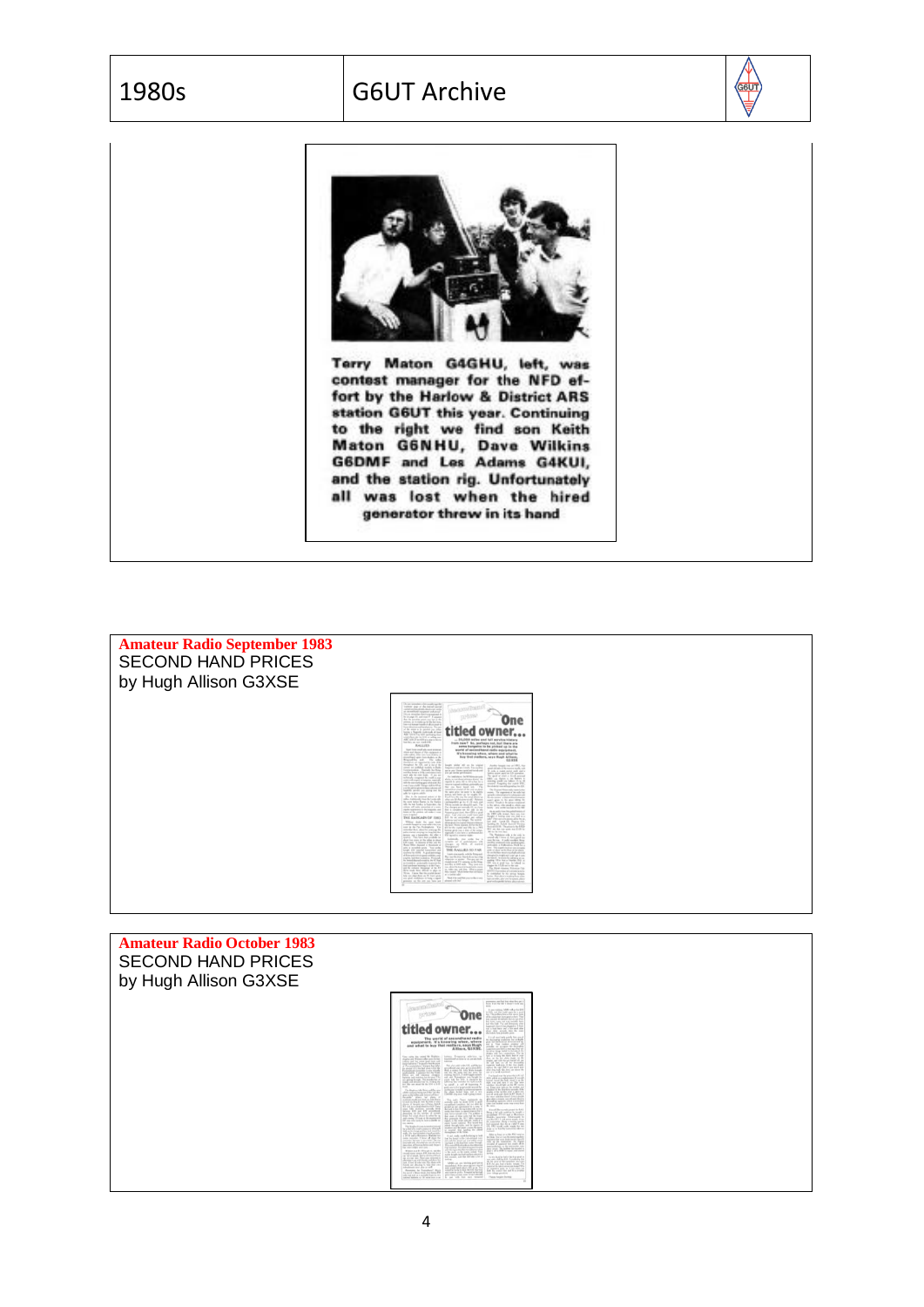

| <b>Amateur Radio November 1983</b><br><b>SECOND HAND PRICES</b><br>by Hugh Allison G3XSE |                                                                                                                                                                                                                                                                                                                                                                                                                                                                                                                                                                                                                                                                                                                                                                                                                                                                                                                                                                                                                                                                                                                                                                                                                                                                                                                                                                                                                                                                                                      |
|------------------------------------------------------------------------------------------|------------------------------------------------------------------------------------------------------------------------------------------------------------------------------------------------------------------------------------------------------------------------------------------------------------------------------------------------------------------------------------------------------------------------------------------------------------------------------------------------------------------------------------------------------------------------------------------------------------------------------------------------------------------------------------------------------------------------------------------------------------------------------------------------------------------------------------------------------------------------------------------------------------------------------------------------------------------------------------------------------------------------------------------------------------------------------------------------------------------------------------------------------------------------------------------------------------------------------------------------------------------------------------------------------------------------------------------------------------------------------------------------------------------------------------------------------------------------------------------------------|
|                                                                                          | was about a on lack role, without its<br>ESSM<br><b>Chapter Onester</b><br>cost a r of milling continue.<br>A with latest to the Russian<br>titled owner<br>INVESTIGATION<br><b>WEIGHT WAS TO BEEN</b><br>Raillea in Darby and Preston, 1999 at a form! home<br>translators from Japan and repairing ( nines not to some city<br><b>General</b><br>Russlan tellies. All from Hugh Atlison<br>G3X5E. Auchte Stille component<br>bit to deal on the bankas.<br>DERRY THE CONTRACTOR COMPANY PARTIES<br>Transport 1,000 to 2,000<br>$\begin{bmatrix} 1 & 0 & 0 \\ 0 & 0 & 0 \\ 0 & 0 & 0 \end{bmatrix} \begin{bmatrix} 0 & 0 & 0 \\ 0 & 0 & 0 \\ 0 & 0 & 0 \end{bmatrix}$<br>tells I will mint receive their and<br>NAME OF GROOM OF REAL PROPERTIES<br>and for GTs has no degree to the set and it is collected in the track that the property of the collection of the set and the set of the set of the set of the set of the set of the collection of the set of the set of the s<br>$\begin{tabular}{ c c c c c } \hline $\cdots$ & $\cdots$ & $\cdots$ \\ \hline $\cdots$ & $\cdots$ & $\cdots$ \\ \hline \end{tabular}$<br>ELECT EXAM EXAM<br><b>Excellence</b> Based<br>100 automobile to 1 Automobile for the Corp.<br>the property times division that had a children are<br>anded with the first street and the second con-<br>in the walks of the little loan? at the<br>lease also realize the base of the first<br>seven it only to clap is an TELEVISIONS<br>Ernstein Bernseine Ernstein |



#### **PW September 1987**

**September 27: This year the Harlow Rally** returns to its traditional date of the last Sunday in September. It will take place at the Harlow Sports Centre. Expansion at the Sports Centre will mean better facilities for this year's rally, a second hall has been added that will enable a larger number, and greater variety, of traders to be accommodated. The Sports Centre has easy access from either the M 11 Junction 7) or the A4 14. It will be fully signposted with talk-in by G6UT on S22. As last year, Morse tests will be available and there will be exhibits by a number of special interest groups. Reserved parking is available for the disabled and there will be a separate entrance for the Bring & Buy participants. Entrance costs  $\pounds$  1 and accompanied children go in free. More details from G4KVR on 0279Z2~65 (daytime) or G3CJEG..on 027927788 (evenings and weekends).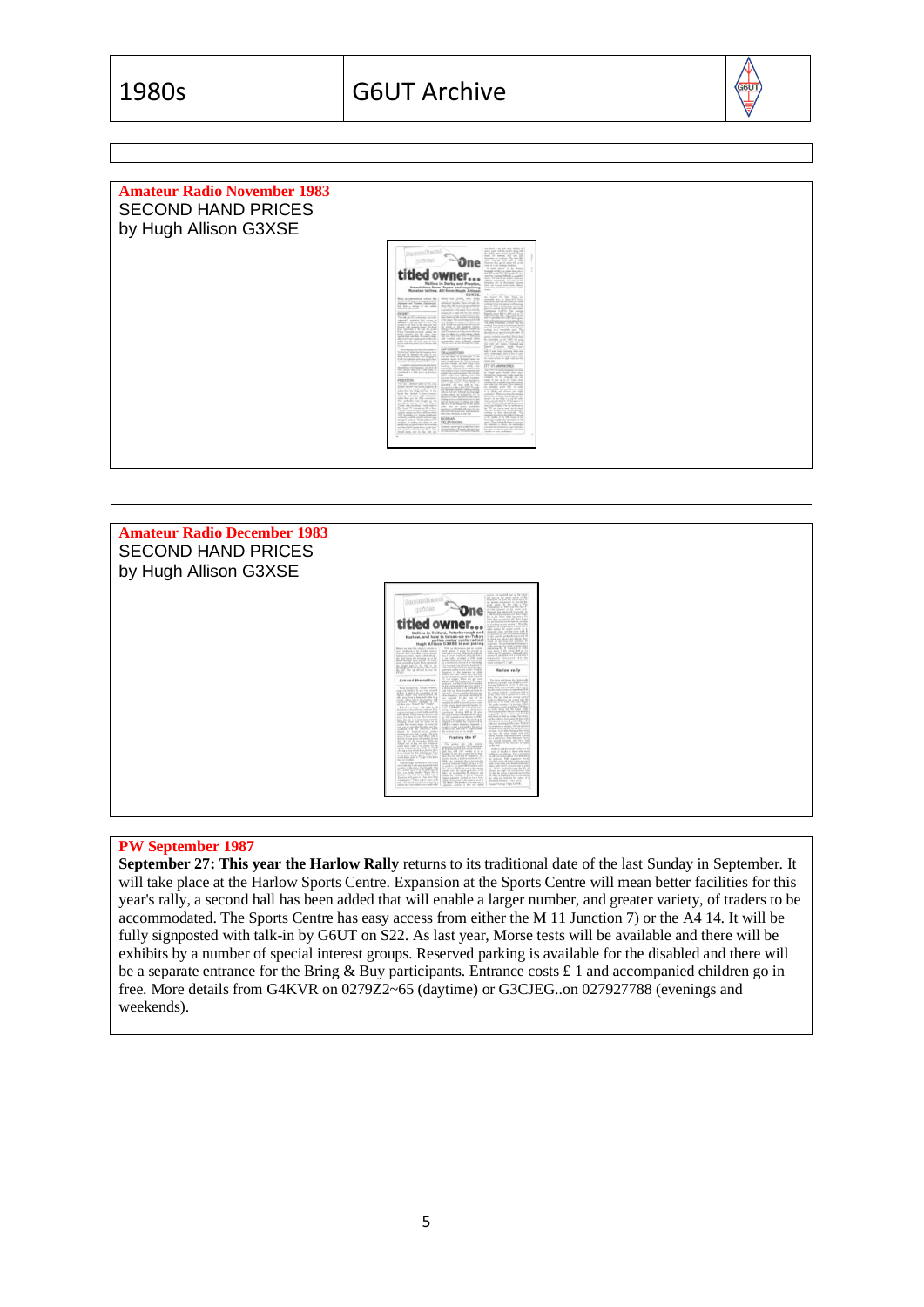

## **Amateur Radio February 1984**



Although this photograph has absolutely nothing to do with amateur radio, we couldn't resist printing it. When he's not on the air, John Petters, G3YPZ (centre), plays the drums in the John Petters Swing Band and Dixie Five!

#### **RadCom May 1984**

**30 September —Harlow & DARS Annual Mobile Rally**. Harlow Sports Centre, Hammarskjold Road. Open 10am. Talk-in on 144MHz (S22). Ample car parking. Refreshments and licensed bar. Bring & buy and usual features. Details from G4TLU and G6STB, do Harlow & DARS, The Barn, First Avenue, Harlow, Essex.

#### **HRT July 1984**

SINGLE CHANNEL TRANSVERTER FOR 70cm by G3XSE



#### **SWM March 1985**

An appeal from Harlow - they want us to make a note of their meetings every month to infinity! Only, please note (and it applies to every club, of course) if we get a clear update showing the venue, the Hon. Sec. name and address and the dates, every three months. Too many clubs make changes for our data to be reliable beyond that. Anyway, having said that we can say that the Harlow Hq is still at Mark Hall Barn, every Tuesday evening, this Hq being in First Avenue, Harlow.

#### **RadCom April 1985**

We do not often have lady operators reporting auroral activities, but Cilla Bell, G4KVR (Harlow), noticed a signal with auroral properties on 144.300MHz on 28 January and went on to work some GM, OZ, DL and SM stations using her six element quad. She used both cw and ssb, and commented on it being a hard life for the workers, since when husband Allan, G6AXO, came home from his toil at 1730gmt everything then faded away! Cilla is not one of the idle rich, however; she works from home and can keep the rig on during the day to catch anything unusual which occurs.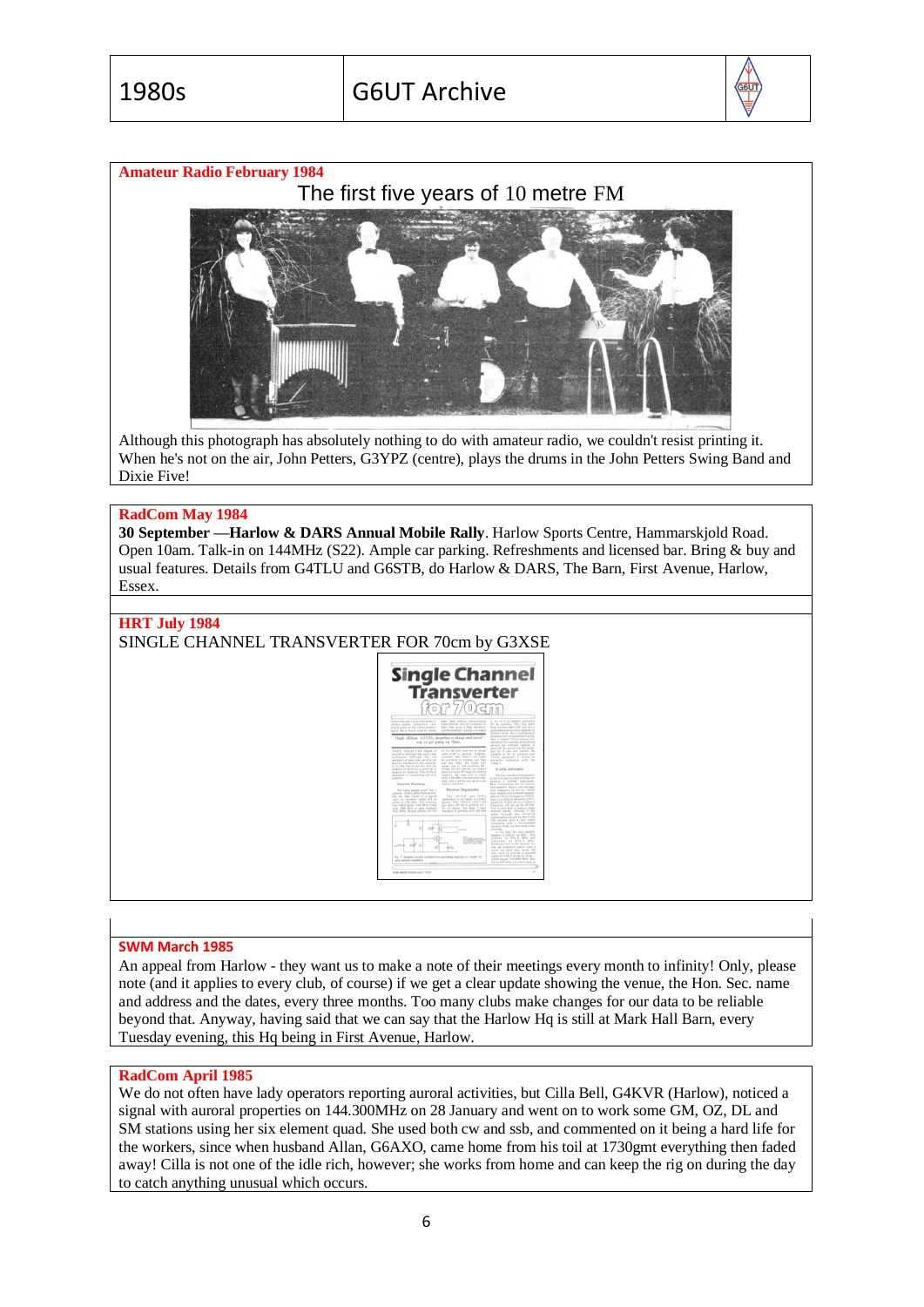

## **HRT April 1985**

The Harlow DARS have informed us that they now meet every Tuesday at 8.30pm in the Mark Hall Barn, First Avenue, Harlow. Anyone wanting to know more can ring Keith, G3WRO, on Harlow 30609.

## **HRT May 1985**

USING A CB SET by G3XSE



# **HRT June 1985**

A fresh look at the Trio 520 series by G3XSE



#### **'SWM July 1986**

#### **G3ERN a Silent Key**

We are saddened to learn of the death on May 10th of G. E. Read, G3ERN, at the age of 81, known to countless friends as `Ernie'. He was first licenced shortly after World War 2, and quickly became well known, mainly on Top Band, for an outstanding signal from Harlow, Essex, and for the fact that the Harlow club then gathered at his shack. When the G3ERN land was taken up as part of the redevelopment of Harlow, Ernie moved to Hallingbury, from where he continued to radiate a good Top Band signal, even though it had lost a little of the edge due to the different ground structure at his new home. This provoked G3ERN to turn to 144 MHz and he continued to keep in touch with friends regularly, despite failing health in later years. Among the highlights of G3ERN's earlier career was making the first transatlantic Top Band contact using transistors, with an output power of around three watts. He was for a time president of Harlow club, and later was granted an Honorary Life Membership of the Bishop's Stortford ARC which signified the local appreciation of G3ERN's efforts and his encouragement

# **RadCom July 1986**

#### 21 September

**Harlow Mobile Rally**, Harlow Sports Centre, Hammarskjold Road, Harlow, Essex. Open 10am. Talk-in on S22. Details G4KVR, tel 0279 22365, day, or G3UEG. tel 0279 27788 evening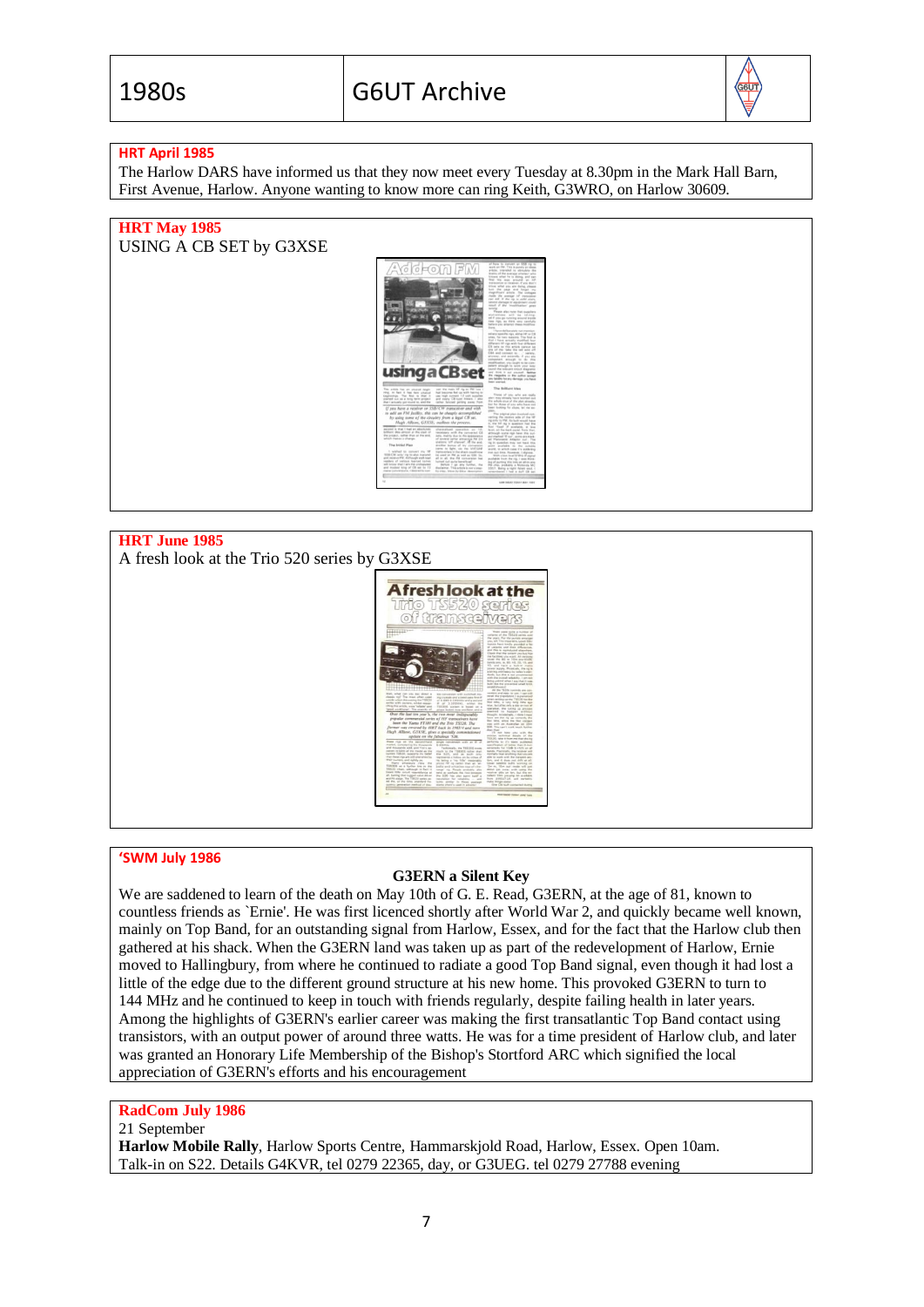∰



# **HRT July 1986** Used VHF/UHF Rigs by G3XSE



**HRT December 1986** MORSE KEYS by G3XSE